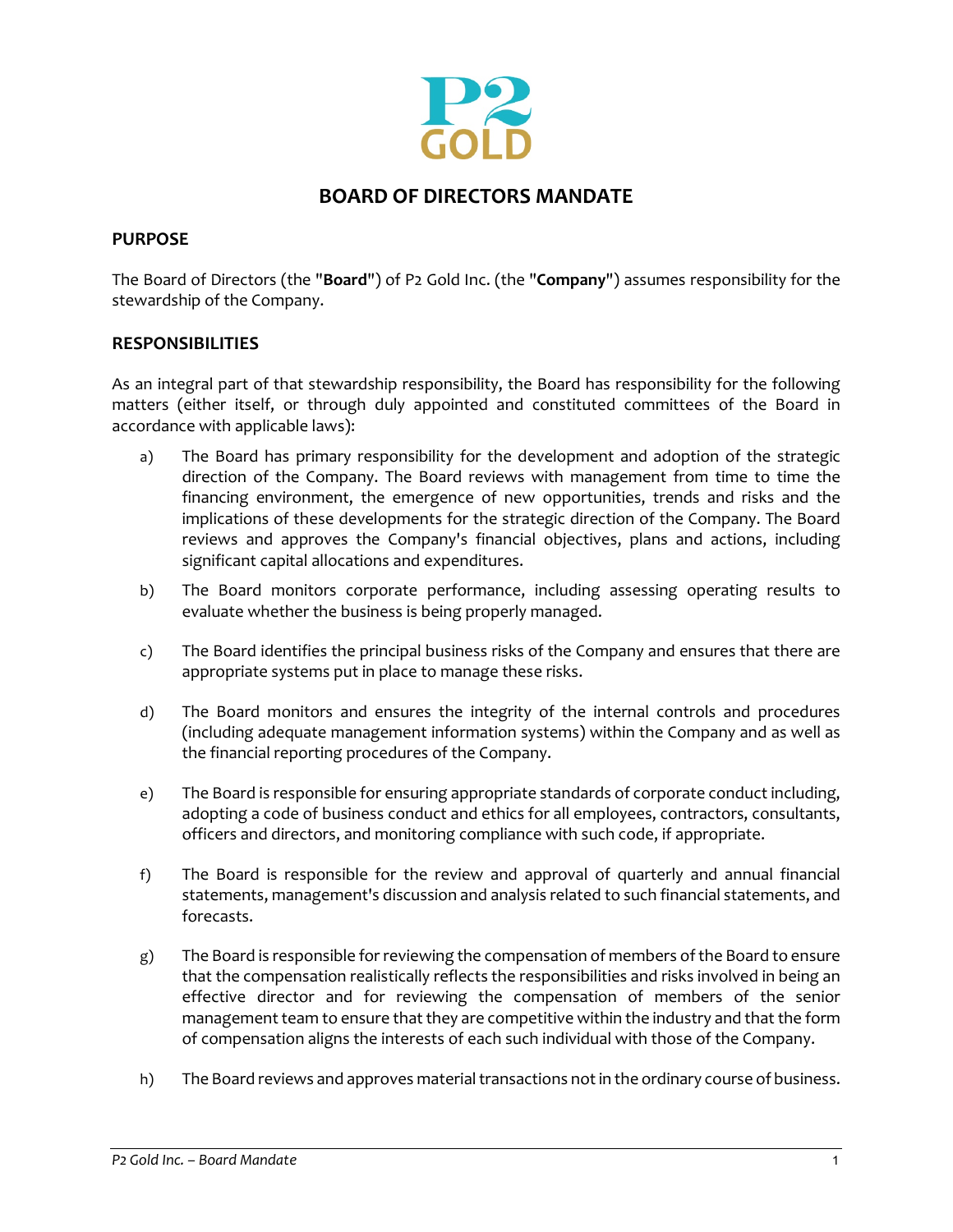- i) The Board reviews and approves the budget on an annual basis, including the spending limits and authorizations, as recommended by the Audit Committee.
- j) The Board ensures that there is in place appropriate succession planning, including the appointment, training and monitoring of senior management and members of the Board.
- k) The Board is responsible for assessing its own effectiveness in fulfilling its mandate and evaluating the relevant disclosed relationships of each independent director.
- l) The Board approves a disclosure policy that includes a framework for investor relations and public disclosure.
- m) The Board is responsible for satisfying itself as to the integrity of the Chief Executive Officer (the "**CEO**") and other senior officers of the Company and that the CEO and other senior officers create a culture of integrity throughout the organization. The Board is responsible for developing and approving goals and objectives which the CEO is responsible for meeting.
- n) The Board is responsible for developing the Company's approach to corporate governance principles and guidelines that are specifically applicable to the Company.
- o) The Board is responsible for performing such other functions as prescribed by law or assigned to the Board in the Company's governing documents.

## **DIRECTORS**

The directors of the Company are elected each year by the shareholders at the annual meeting of shareholders. The Board will determine the nominees to be put forward to the shareholders for election based upon the following considerations and such other factors the Board considers relevant:

- the competencies and skills which the Board as a whole should possess;
- the competencies and skills which each existing director possesses; and
- the appropriate size of the Board to facilitate effective decision-making.

# **DIRECTOR ORIENTATION AND CONTINUING EDUCATION**

The Board together with the Corporate Governance and Nominating Committee is also responsible for providing continuing education opportunities to existing directors so that individual directors can maintain and enhance their abilities and ensure that their knowledge of the business of the Company remains current, at the request of any individual director.

### **MEETINGS**

The Board shall endeavour to have at least four scheduled meetings a year. Prior to each Board meeting, the Chair of the Board shall circulate an agenda to the Board. Materials for each meeting will be distributed to directors in advance of the meetings. Directors are expected to attend at least 75% of all meetings of the Board held in a given year, and are expected to adequately review meeting materials in advance of all such meetings.